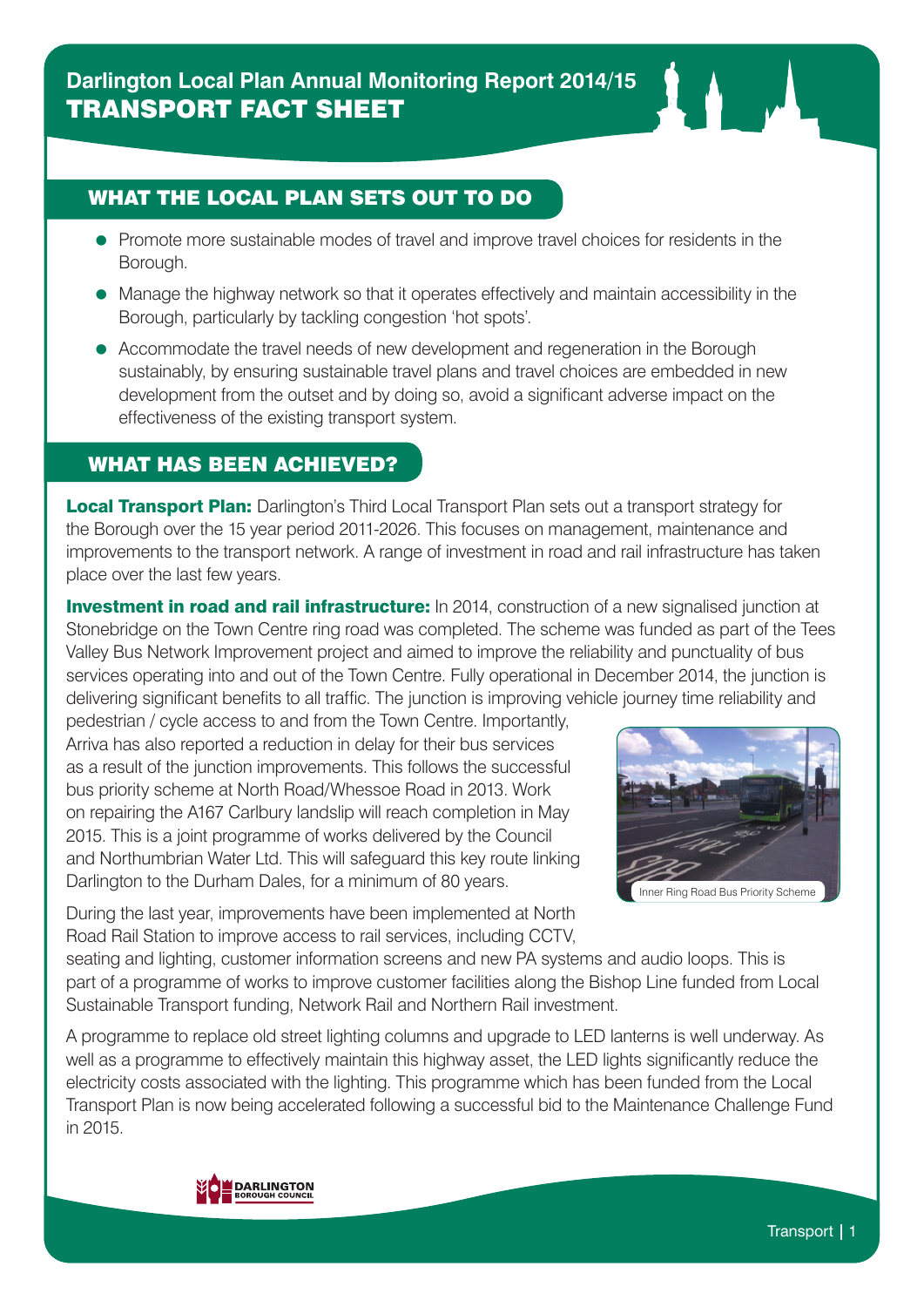Darlington Borough Council has secured £300,000 from Tees Valley Unlimited through the Local Growth Fund programme. The Council is using the funds to create a costed plan for the transformational improvement of Bank Top Station, within the framework of a new masterplan that will enable the ongoing regeneration of the surrounding area through co-ordinated investment. Consultancy firm Arup have been retained to provide the specialist evidence needed. This evidence will enable Network Rail with the Council, train operators and others to turn the masterplan into reality. Network Rail is participating in the development of the proposals and is keen to consider the Station improvement as a contender for their funding programmes after 2019. The report by Arup is expected in January 2016.

Parking Strategy: The Council approved the Parking Strategy in Spring 2014. The Strategy will co-ordinate parking investment and management actions until 2026 that facilitate and support the economy of the Borough; help tackle traffic congestion by ensuring parking does not block moving traffic; provide appropriate car parking solutions throughout the Borough; and, support a sustainable pattern of travel behaviour to minimise traffic congestion and protect the environment. The Council will be focusing on implementing the Action Plan for the Strategy during 2013 to 2026. Initial actions from the Strategy have included the resurfacing and re-lining of a number of Town Centre car parks (Commercial Street East & West, Kendrew Street East & West). In January 2015, work commenced on construction of a new multi-storey car park accessed from Beaumont Street. This will accommodate 650 parking spaces plus a unit for Shopmobility.

**Sustainable Transport:** A programme of improvements has been implemented for bus passengers and bus services funded from the Local Transport Plan and Tees Valley Bus Network Initiative. This has included raised platforms and bus shelters at bus stops on core bus routes as well as dropped kerbs to improve access to bus stops. Changes to the operation of bus services in the town centre have been implemented in response to feedback from local people to improve the waiting environment for bus passengers and for pedestrians walking the through the Town Centre. New bus stops are under construction in Feethams which will provide services nearer to the newly opened Department for Education building and Feethams leisure development (also under construction). Improvements to passenger waiting facilities have been complemented by investment in new vehicles by the local bus operators. Since 2013, 14 new gas-powered buses have been introduced as well as a gas refueling station at the Arriva Faverdale Depot. The new buses provide a more comfortable journey experience and contribute to reducing transport related C02 and particulate emissions.

A new cycle route has been constructed through the Central Park site linking Darlington College, Teesside University and the new housing development to Bank Top Rail Station. A new pedestrian/cycle bridge alongside Haughton Road provides a safer route from Central park into the Town Centre for pedestrians and cyclists.

In 2011 additional funding amounting to £4.076m was successfully secured from the Local Sustainable Transport Fund (LSTF) to continue 'Local Motion' which provides information, advice, support and motivation to local residents to encourage more travel by walking, cycling and using buses and trains. From 2012-2014, Local Motion has delivered personalised travel marketing to all households in Darlington and continued work with schools to promote sustainable travel.



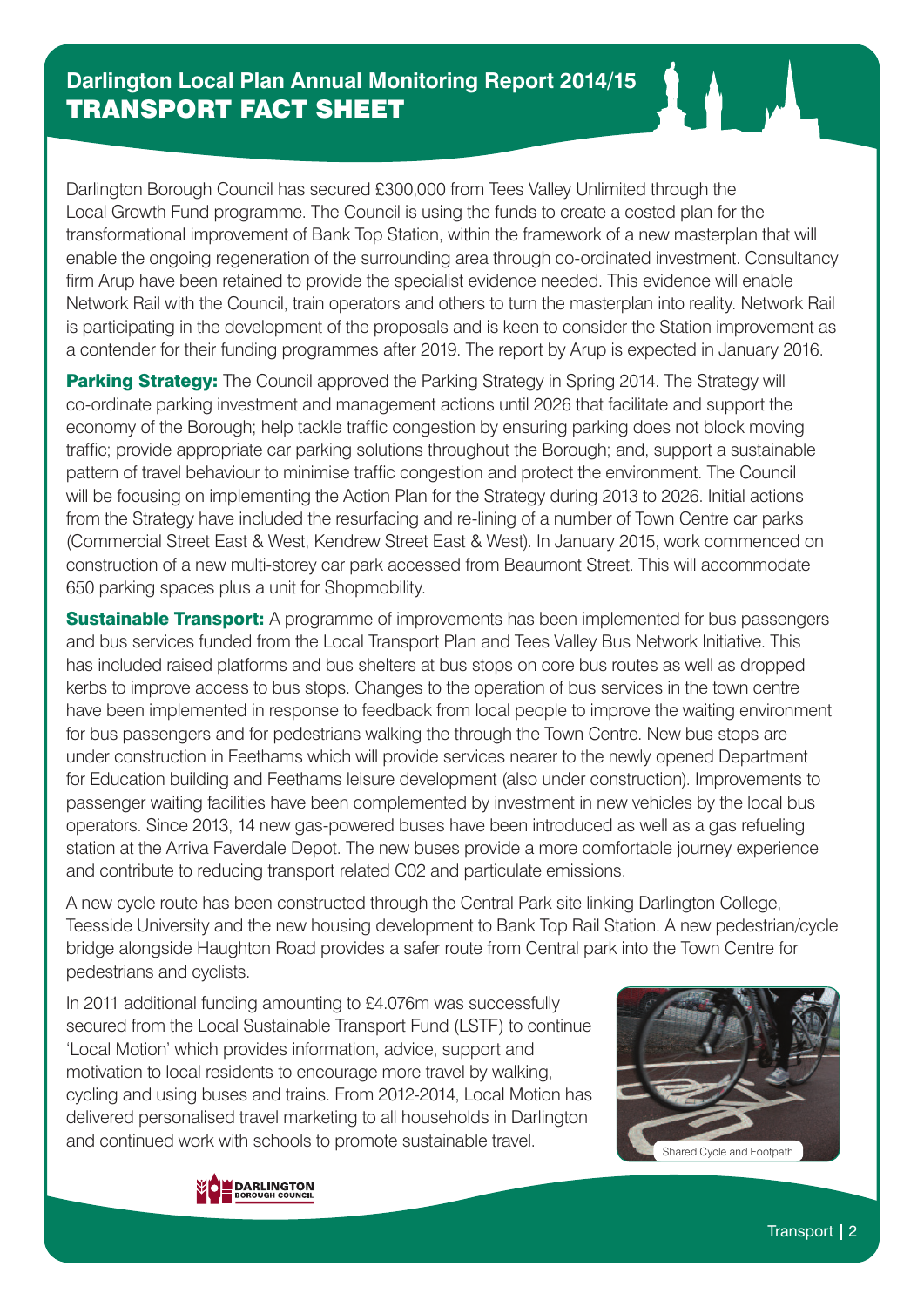# **Darlington Local Plan Annual Monitoring Report 2014/15** TRANSPORT FACT SHEET

Through Local Motion, the Council is seeking to help create community transport schemes where community groups run their own transport service to meet the travel needs of their area. A grant scheme using Local Sustainable Transport Funding and Community Transport Association funding has enabled a bus service to operate in the west end of the town. A significant part of this service is now commercially viable. In addition a rural service operates to a number of villages providing the only public transport. An accessible taxi service has also been developed with a wheelchair accessible vehicle and specially trained drivers, which became operational in March 2015.

A further successful bid for LSTF funding is enabling this work to continue, now on a broader basis across the Tees Valley. The work now has a focus on using public transport for inter-urban trips; active travel for short local trips; and working with businesses to promote and support sustainable travel to and at work.

**Travel Behaviour:** Rail patronage across Tees Valley stations is at its highest levels since monitoring started in 2007/08 at 6.437m trips. This trend is mirrored in Darlington as Rail patronage across the 4 stations in Darlington Borough is also at its highest levels since monitoring started

in 2007/08 at 2.323m trips. The latest cycling and pedestrian cordon count data reveals that there is an upward trend of people choosing to cycle or walk in Darlington. A comparison of counts done in April for 2014 and 2015 is shown in the table below.

|                | <b>April 2014</b> | <b>April 2015</b> |
|----------------|-------------------|-------------------|
| Cycling        | 1,003             | 1,128             |
| <b>Walking</b> | 32,200            | 32,633            |

In terms of bus patronage, there has been some reduction in numbers of people using buses from a total of 6,604,117 people in 2013/14 to 6,505,849 in 2014/15.

**Traffic modelling:** Consultants have been commissioned to undertake two pieces of highway modelling work. The first is a strategic model covering the main urban area of Darlington. This model will examine existing traffic conditions and then apply projected growth in terms of proposed housing and employment allocations to the model with scenarios of different mitigation measures included. Early results of this study have indicated the existing strain on the North West Corridor (West Auckland Road to Woodland Road) and therefore a complimentary and more detailed AIMSUN model has been commissioned in order to more accurately assess the impact of development and potential mitigation measures on traffic flows in greater detail. Both pieces of work will cover the timescale of the plan period while also forecasting beyond to 2030 and final results are expected in Summer 2015.





Local Motion Travel Behaviour Programme